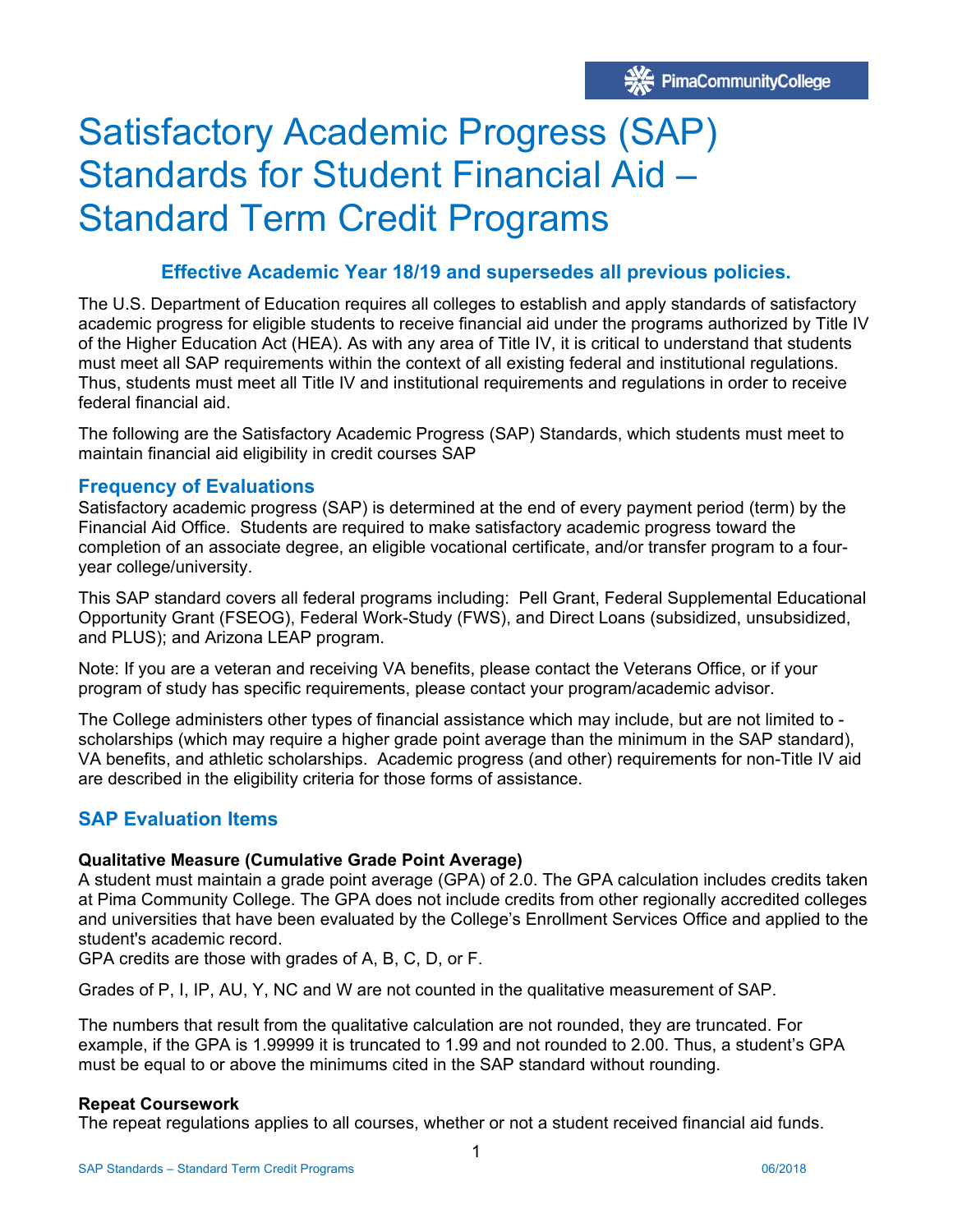Additionally, grades for prior attempts are generally excluded when calculating the qualitative component (GPA).

*Example*: Student earned a 'D' in MAT 151, but repeated the course and earned an 'A'. The grade of 'A' will be used in the GPA calculation.

Most repeat coursework is excluded from the qualitative component (GPA) unless the college allows for the course to be taken multiple times.

*Example*: Student earned a 'B' in FAW 104F2, but repeated the course and earned an 'A'. The student will have attempted 2 credits in FAW 104F2. Since the institution allows for a student to take this course twice for 2 credits. Both attempts would apply to the qualitative component (GPA) giving the student a GPA of 3.5 in FAW 104F2.

Academic renewal or Academic Fresh Start is not recognized by the U.S. Department of Education. This process will not remove grades from this GPA calculation.

## **Quantitative Measure (Cumulative Pace of Credit Completion and Maximum Timeframe)**

#### **Cumulative Pace of Credit Completion**

A student must complete at least 67% of the total number of credits they attempt (completed credits divided by attempted credits).

The numbers that result from the quantitative calculations for SAP are not rounded, they are truncated. For example, if the completion ratio is 66.6666% is truncated to 66.66% it is not rounded to 67%. Thus, a student's rate of completion must be equal to or above the minimums cited in the SAP standard without rounding.

#### **Course incompletes, failures, withdrawal grades:**

Successful completion of coursework is defined as earning a grade of A, B, C, D or P. Grades of A, B, C, D or P count in completed coursework and attempted coursework. Coursework that is transferred to PCC from an accredited institution also counts in completed coursework and attempted coursework.

Unsuccessful completion of coursework is defined as grades including I, IP, F, Y, NC and W. Grades of I, IP, F, Y, NC and W count as attempted credits, but do not count as completed credits.

## **Repeat Coursework**

The repeat regulations applies to all courses, whether or not a student received financial aid funds. Additionally, credits from all attempted courses are included when assessing the quantitative component (completion percentage). Although a student may successfully complete a course more than once, only one attempt is generally counted as a completion when calculating the completion percentage.

*Example*: Student successfully completes MAT 151, but repeats the course to earn a better grade. The student will have attempted 8 credits in MAT 151, but only completed 4 credits. Thus, the student has a 50% completion rate in MAT 151.

Most repeat coursework is excluded from the quantitative component (completion percentage) unless the college allows for the course to be taken multiple times.

*Example*: Student completes FAW 104F2, but repeated the course and completes it again. The student will have attempted 2 credits in FAW 104F2. Since the institution allows for a student to take this course twice for 2 credits. Both attempts would apply to the quantitative component (completion percentage) and gives the student has a 100% completion rate in FAW 104F2.

Academic renewal or Academic Fresh Start is not recognized by the U.S. Department of Education. This process does not remove credits from this calculation.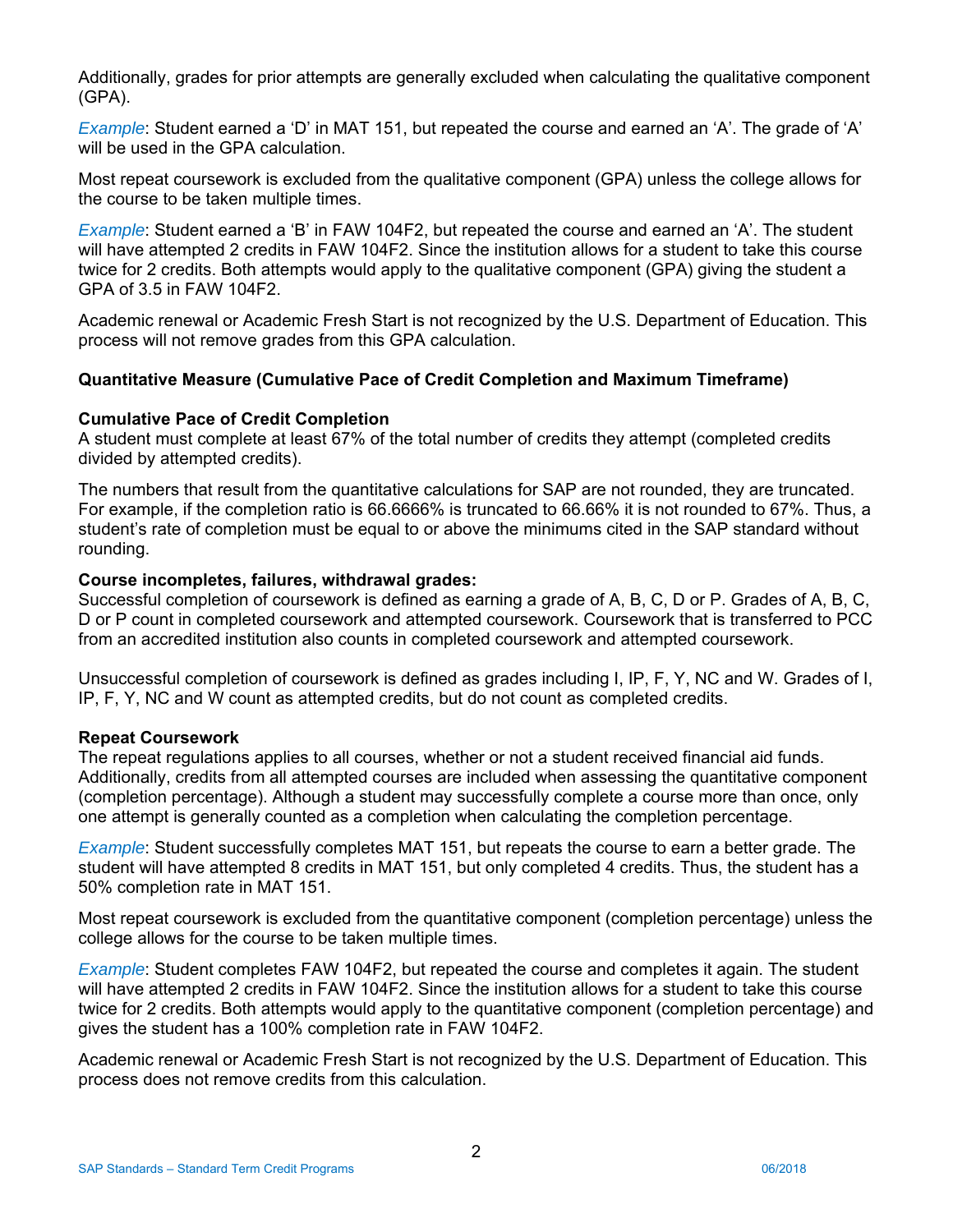# **Maximum Timeframe**

The total number of credits attempted, including those from outside transcripts which have been applied to the student's academic record, will be limited to 150% of the credits required to complete the student's program of study.

If pursuing an eligible certificate, the same 150% limit is applied. For example, if the certificate requires 30 credits to complete, then aid could be paid up to 45 credits.

If a student is unable to complete a degree or certificate program within the 150% timeframe calculation, the student is ineligible for financial aid as the student is not capable of completing the requirements within the regulatory guidelines.

# **Student's Program and Catalog of Record**

The 150% maximum timeframe is calculated by using both the student's active program of study and the catalog of record in the student information system (Banner).

- Each credit program at the college is defined by the number of credits a student must complete prior to graduating.
- The number of credits can fluctuate from catalog to catalog. The 150% maximum timeframe calculation will use the number of credits as defined by the student's catalog of record.
	- If the program has a range PCC will use the highest number in the range

# **Maximum Timeframe Calculation**

- Maximum timeframe
	- a. Number of credits needed to graduate from program multiplied by 150%
- Attempted credits
	- a. The number of credits that the student has attempted
- If the number of attempted credits is less than the maximum timeframe the student has not exceeded maximum timeframe.

## **Projected Maximum Timeframe**

Student becomes ineligible at the point where it is determined the student will exceed the maximum timeframe NOT at the point when the student actually reaches the maximum timeframe.

## **Projected Maximum Timeframe Calculation**

- Attempted credits remaining in the maximum timeframe
	- a. Subtract the maximum timeframe for a student's program of study by the student's attempted credits.
- Number of credits needed to graduate
	- a. Select all students who have completed less credits than the number of credits needed to complete their program of study.
	- b. Subtract the number of completed credits by the credits needed to complete the program of study.
- If the number of attempted credits remaining in the maximum timeframe are greater than the number of credits needed to graduate then the student has exceeded the maximum timeframe.

*Example:* At the end of the fall term the student has attempted 75 credits out of the 90 credits allowed under maximum timeframe (60 credit degree). However, it is determine that the student still needs to complete 20 more credits (completed 40 credits).

Student is not meeting SAP due to exceeding the maximum timeframe because the student has more credits to earn than what is allowed to graduate within the maximum timeframe.

#### **Special Interest Coursework**

Special interest courses are credit courses intended to meet specific cultural, career, economic, or educational needs of the community. Special interest courses are not considered university parallel or occupational courses. All Special Interest Coursework is not eligible for Title IV aid and will be excluded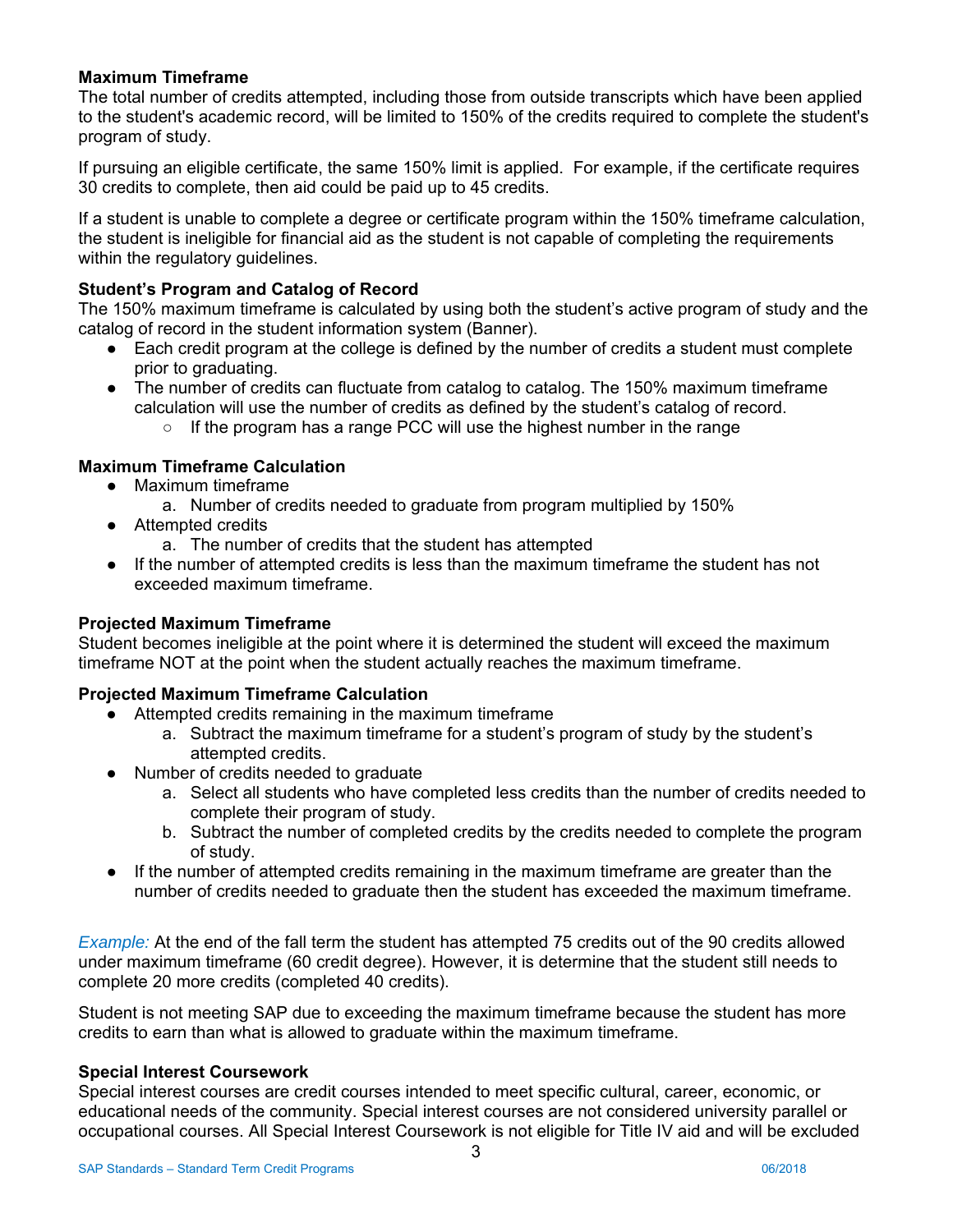from the quantitative and qualitative measures of SAP.

Courses that meet this criteria:

- Courses numbered less than a hundred and doesn't have a course prefix of REA, MAT, WRT, ESL and ICS
- Developmental courses taught at below high school level
- ESL coursework that is considered an elective and not part of the ESL Pathway

# **Remedial Education**

### **Developmental Education Courses**

Students may attempt a maximum of 30 credits of developmental (or remedial) coursework, during which time they may or may not be Title IV recipients, prior to becoming ineligible for such funds during future attempts. Developmental Education courses are included in the qualitative assessment of SAP, which means that these courses are included in the GPA used to calculate the student's SAP status.

Developmental Education courses are excluded in both components of the quantitative measurement of SAP. Students who consume some of their Title IV aid during their enrollment in developmental courses should plan carefully for their academic and financial future to complete any associate degree (and/or baccalaureate) programs.

## **English as a Second Language (ESL) courses**

Title IV regulations do not limit the number of ESL courses that are eligible for federal funding (except as described by the repeat rule) so long as the student remains in satisfactory academic standing. Although the maximum number of ESL courses is not otherwise specified (except as described by the repeat rule) under the Title IV regulations, students should be aware that all types of financial aid are limited and that they may use some of their eligibility while enrolled in these courses. Students who use some of their Title IV aid during their enrollment in ESL courses should plan carefully for their academic and financial future to complete any associate degree (and/or baccalaureate) programs.

ESL courses are included in the qualitative assessment. Which means these courses are included in the GPA calculation. However, ESL courses are excluded from both of the quantitative measurements.

# **Transcripts from Other Colleges / Transfer Credits**

Higher Education Act (HEA) regulations require that, at a minimum, transfer credits that are applicable toward the student's current program of study must count as both attempted and completed hours. PCC counts all transfer credits as both attempted and completed hours when evaluating the quantitative SAP standard. If transcripts are on file with the Office of Enrollment Services, all courses that have been applied to the student's academic record will be included in the maximum timeframe, pace of unit completion. GPA measures are not included as the GPA is not brought in with the transfer credit.

Unusual Enrollment History (UEH) verification. If the student is selected for Unusual Enrollment History (UEH), and transcripts from the other colleges are reviewed by the Financial Aid Office for this purpose without having been evaluated by the Office of Enrollment Services, the Financial Aid Office may choose to evaluate the transcripts for satisfactory academic progress determination at that time prior to the transcripts being reviewed by the Office of Enrollment Services.

#### **Transfer Credits**

Students who submit a transcript(s) for evaluation will have the courses articulated in the term deemed best fit by the Office of Enrollment Services. The evaluated courses will be used in the SAP evaluation for the term that is immediately after the term in which the courses were articulated.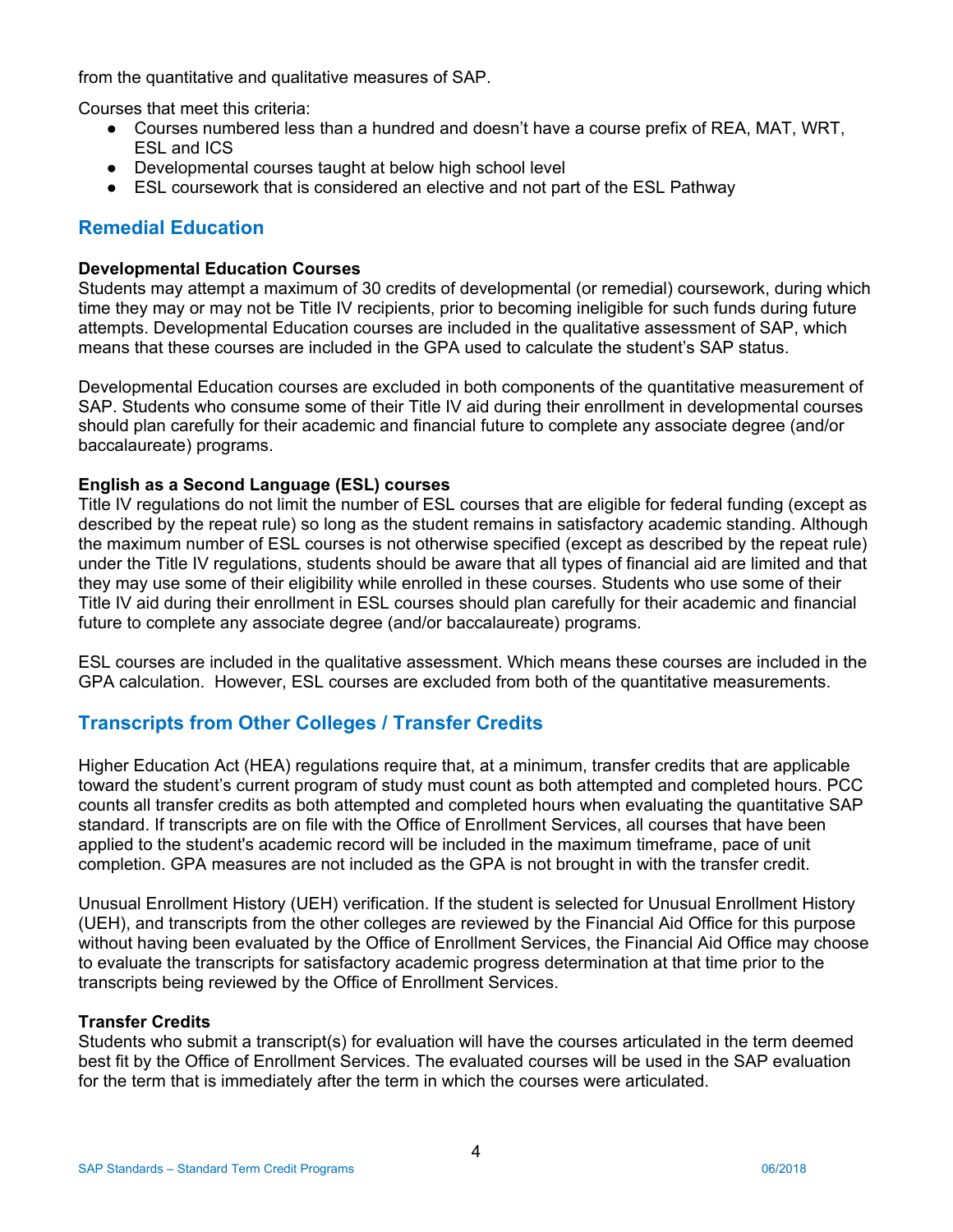# **Study Abroad**

Courses approved by Pima Community College for academic credit toward a student's vocational certificate, degree, or transfer taken in a study abroad program are counted as attempted and completed credits. These courses are eligible for financial aid if the courses are applicable to the student's program of study; students are advised to see a financial aid advisor to review the cost of attendance and applicability of the course for financial aid eligibility.

# **Grade Changes**

Any grade change received by a student can affect his/her SAP calculation. Students who achieve satisfactory standing as the result of a grade change will have aid reinstated. Students whose SAP status is downgraded to unsatisfactory as the result of a grade change will either immediately be placed on warning or will lose their eligibility for financial aid as appropriate.

#### ● **During the Term**

Any grade change the student receives for a previous term during the current term will result in the students SAP being recalculated. Common grade changes include incomplete grades converting to a letter grade, unsuccessful letter grades converting into Administrative Withdrawals and withdrawals/unsuccessful letter grades converting into Administrative Drops.

● **After Completion of the Term**  Any grade change the student receives after the completion of term for a previous term will not result in the students SAP being recalculated as the period has ended.

#### **Changes of Program**

Students are permitted to make changes to their program of study in accordance with their academic goals and College policies. So long as students are meeting all other SAP standards, changes of program alone will not disqualify them for Title IV eligibility.

● **Prior to the Term** 

Students who change their program of study prior to the beginning of the term will have their SAP recalculated based on the newly declared program. Students should be advised that changing their program of study prior to the term could affect their Title IV eligibility.

● **During the Term**

Students who have their program of study changed during the term will have their SAP recalculated based on the new program. Students should be advised that changing their program of study prior to the term could affect their Title IV eligibility. Students who have applied for graduation in the previous term should talk to an advisor if the student want to continue their studies at PCC.

#### **Additional Certificates or Degrees**

Students who seek additional certificates or degrees are treated in the same way as those who change their programs. After the completion of the first certificate or degree (at PCC or elsewhere), the next scheduled SAP evaluation will include all previously attempted courses. The student's cumulative credits for this standard are the total of all courses attempted at PCC combined with all transfer credits.

#### **Recalculation of SAP**

Students who reach (or will reach) 150.00% of the length of their programs and who are otherwise in satisfactory standing, may request a recalculation of their maximum timeframe based upon only the credits that apply to their current program. After an unsuccessful recalculation request a student my appeal based on extenuating circumstances.

# **Satisfactory Academic Progress (SAP) Standards - Statuses**

Satisfactory Academic Progress is determined at the end of each payment period. All payment periods at Pima Community College, as well as outside transcripts applied to the student's record, are included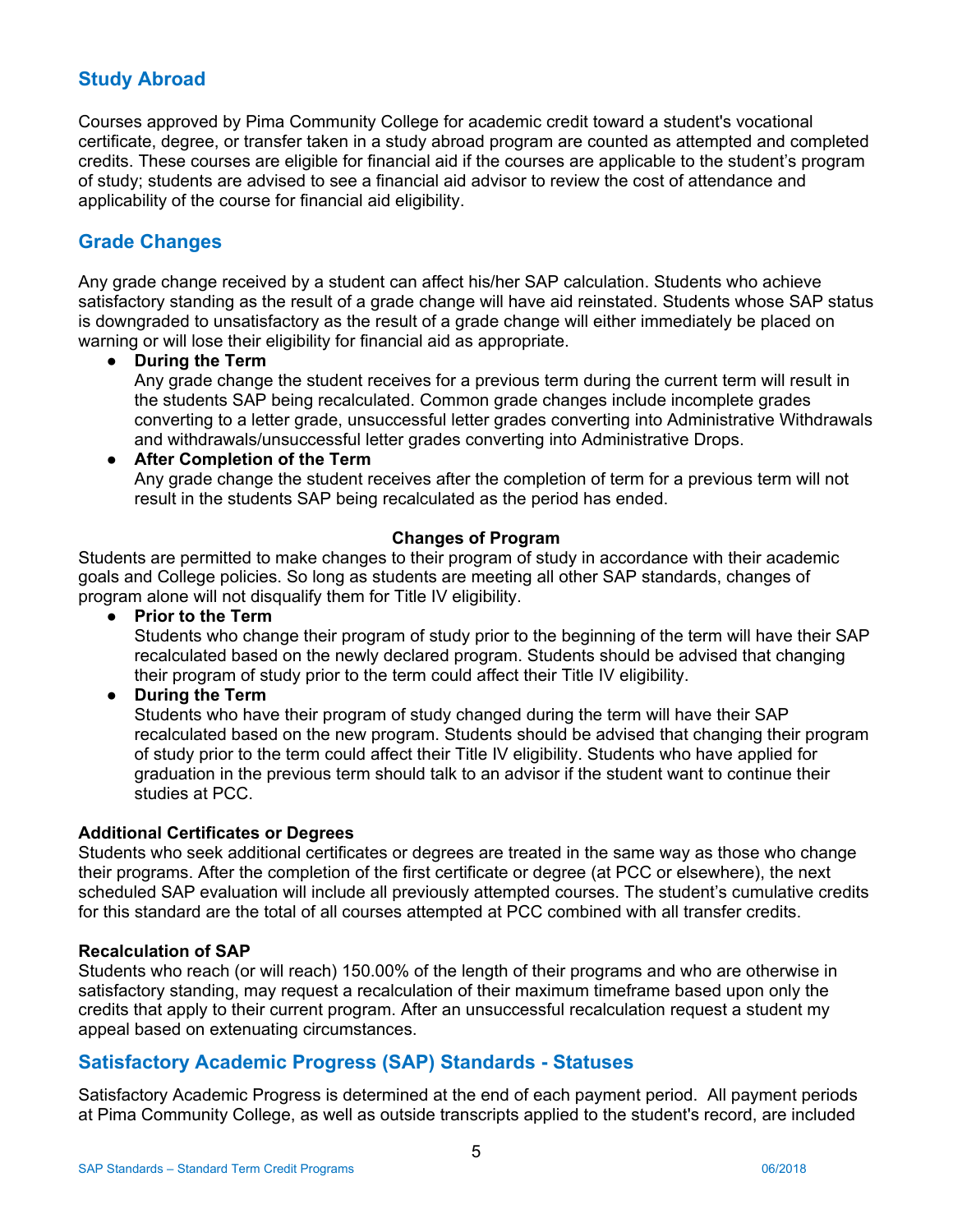when determining a student's satisfactory academic progress, even if the student did not receive financial aid in the past.

There are defined outcomes once SAP has been determined at the end of each payment period, and they are as follows:

#### **Financial Aid Good Standing Status**

Student has met all of the requirements of satisfactory academic progress and will continue to be eligible for federal and state financial aid grants and loans, as long as all other financial aid requirements are met.

#### **Financial Aid Warning Status**

Student did not meet all the requirements of satisfactory academic progress and are now placed on "Warning". Students will receive financial aid if they are on "Warning" status, as long as all other financial aid requirements are met.

Students have the current term in which they have been placed on "Warning" to meet all of the conditions of satisfactory academic progress or they will be suspended from financial aid for the following term.

Students must meet all of the SAP standards to be considered to be in good satisfactory academic standing. The College issues a formal warning semester to students at the end of the first semester during which they fail to meet one or more of the SAP standards. Students who receive a grade or are disbursed Title IV funds during their warning semester and who still have not met all of the SAP standards at the end of their warning semester are immediately ineligible for Title IV financial aid for the subsequent semester. Students who have not met all of the SAP standards are ineligible for Title IV aid at the end of the warning semester whether or not they received financial aid during the warning semester.

Students may not be eligible for a warning semester if they previously failed one or more SAP requirements and continued their enrollment without being issued a warning term. Students are subject to current SAP standards and requirements regardless of those that may have been in place during their past semesters of enrollment.

Students who meet cumulative standards at the end of their semester of warning are returned to good satisfactory academic standing for Title IV purposes. If a student who has returned to good standing subsequently fails cumulative SAP standards the student will again be placed on warning for the subsequent semester of enrollment.

#### *Example*:

Fall 2017 - warning Spring 2018 - good standing Summer 2018 - warning

A student may not have more than one sequential warning status; but, must come into good SAP standing before additional warning statuses are applied.

Students who fail to reach all of the cumulative SAP standards after a warning semester are placed on suspension and are ineligible to receive further Title IV funding. A student may appeal their suspension (as below), and if approved by the PCC Financial Aid Appeal Committee or college designee, the student will be placed on Financial Aid Probation status.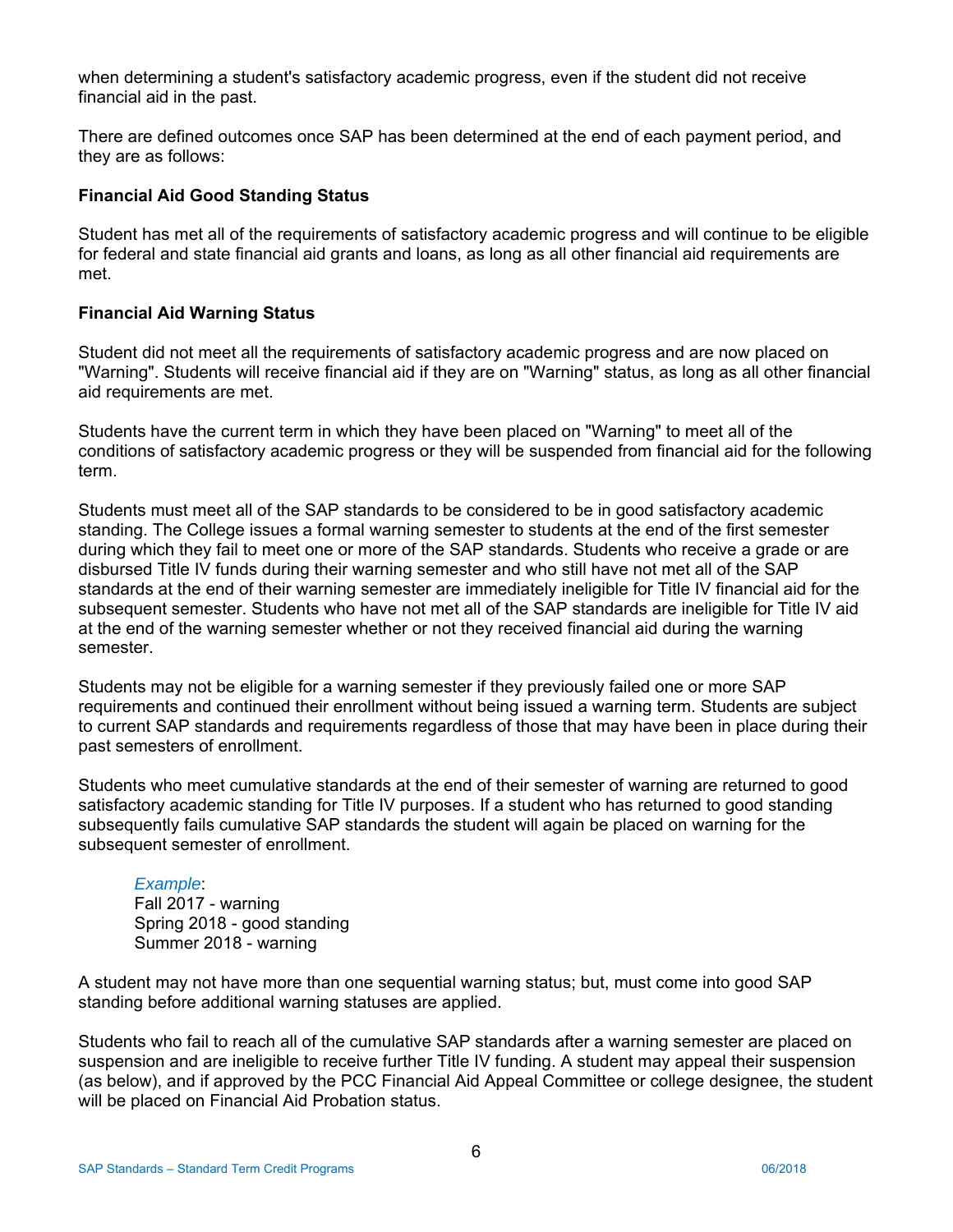# **Financial Aid Probation Status**

Students who fail to reach all of the SAP standards and are therefore not in satisfactory academic standing are only eligible to receive further Title IV funding if they enroll using their own resources until they meet cumulative SAP standards or submit a SAP appeal (as below) and be approved by the SAP appeals committee or college designee. Students who submit an appeal that is approved will be placed on probation and must follow an academic plan prescribed by an academic advisor/counselor. During a probationary semester the student must pass 100% of attempted courses in the semester with a minimum 2.00 GPA or meet the cumulative SAP standards, in which case the student has achieved Good Standing. Students who fail to meet either conditions of the probationary semester will be suspended from further Title IV funding. A suspended student may submit a second appeal (as below, that reflects new extenuating circumstances). If approved, a student may be reinstated Title IV aid if all other eligibility requirements are met. Students are also required to meet the College's academic standards during any probationary semester.

# **Financial Aid Suspension Status**

Students who are not meeting cumulative SAP standards and are not eligible for warning status, and have not successfully appealed (or failed the meet conditions of approved appeal) will be placed or remain on suspension status. Students on financial aid suspension are not eligible for Title IV aid but may appeal their suspension.

# **Reestablishing Aid Eligibility**

 student's academic progress standing, so neither (alone or together) is sufficient to re-establish aid Students who choose not to appeal, or whose appeals are not approved, may be able to re-establish eligibility for Title IV aid. Such students may (if they are otherwise eligible) continue to enroll for courses at the College at his/her own expense until they have met all of the SAP standards that are applicable for the receipt of Title IV aid. Neither paying for one's classes nor sitting out for a semester affects a eligibility, if the student has not met all of the SAP standards.

# **Appeal Process for Financial Aid Reinstatement or Extension**

HEA regulations allow but do not require an institution to permit students who are not in satisfactory academic standing to appeal his/her status in order to receive Title IV funds. PCC allows Title IV applicants and recipients, who are not in satisfactory academic standing, to appeal his/her status by accessing the College's SAP appeal process as described on the website. All students who submit an appeal must have a current FAFSA application on file and also include a completed academic plan. Students should note that classes that are required in the academic plan may or may not be eligible for Title IV aid. It is possible that a class that is included in the academic plan, such as a prerequisite that is not a program requirement, is not eligible for Title IV financial aid.

Students who are eligible for a recalculation of his/her SAP status may be required to submit an academic plan depending upon the outcome of the recalculation. The recalculation is not considered an appeal. In order to develop the academic plan, the student must meet with an academic advisor/counselor.

If a SAP appeal has been approved, students must adhere to all the requirements detailed in his/her academic plan as a condition of receiving financial aid. The financial aid office will review the student's progress at the end of each probationary payment period to determine if the terms of the academic plan have been met.

Students who enroll under an approved SAP appeal are required to follow his/her academic plan without deviation. Students who deviate from his/her academic plan are ineligible for financial aid. Students who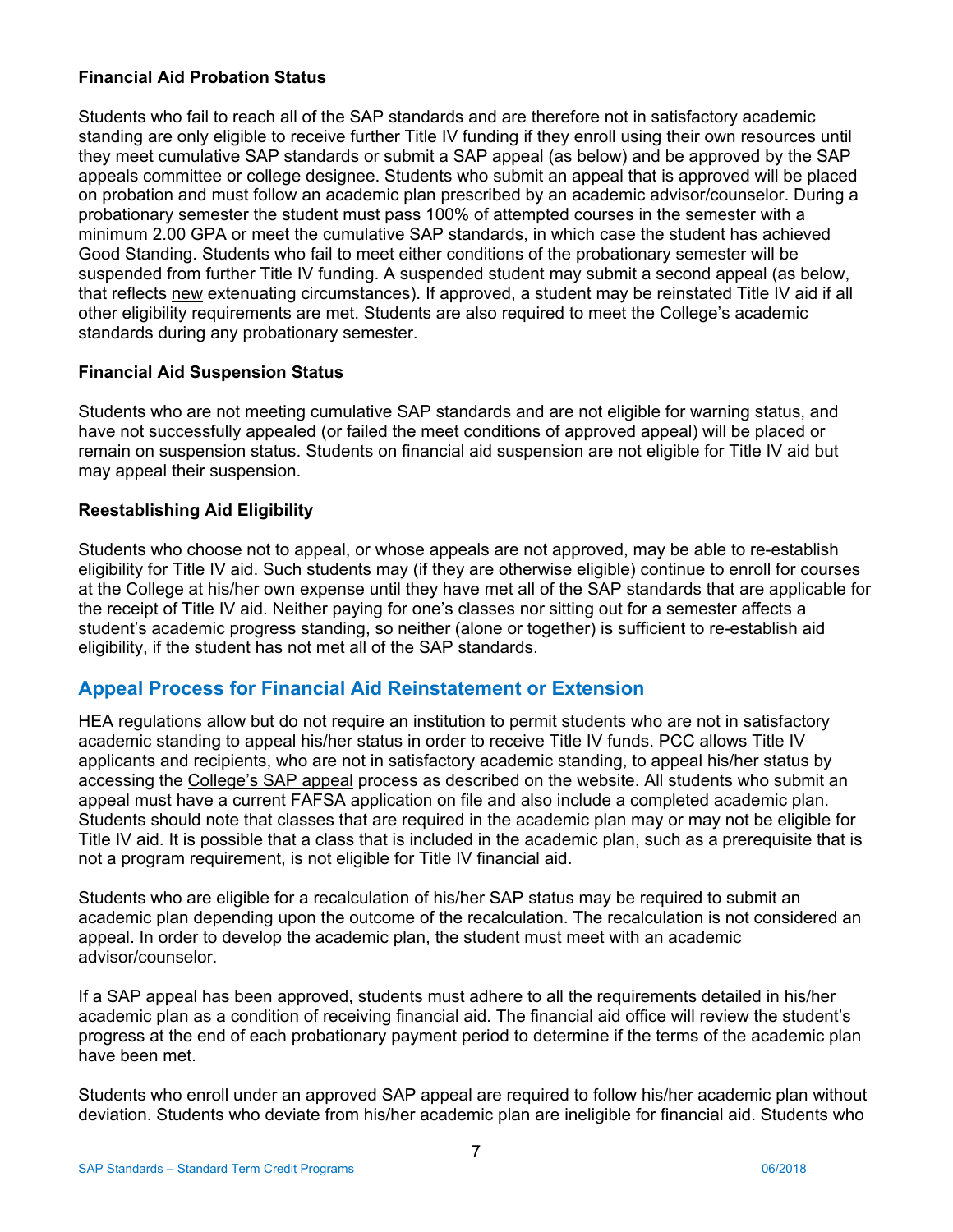wish to change his/her academic plan must submit a subsequent appeal to approve the change.

Modifications that are not considered changes and therefore do not require you to appeal include alterations in the sequence of courses, approved course substitutions, advisor approved adjustments or corrections and schedule updates that are initiated by the college such as to program of study requirements, course numbers, course descriptions and course cancellations.

Students should note that classes that are required in his/her academic plan may or may not be eligible for Title IV aid. It is possible that a class that is included in the academic plan, such as a prerequisite that is not a program requirement, is not eligible for Title IV financial aid.

As required by federal regulations, PCC reviews academic progress at the end of the semester or payment period for those students on probation, to determine if the student is meeting the requirements of the academic plan. If the student is meeting the requirements of the academic plan and has met all SAP standards based upon the semester's grades and completion of credits the student is eligible to receive Title IV aid so long as the student continues to meet those requirements.

Federal and institutional SAP requirements continually change and evolve. As such, the student's original SAP appeal is also subject to review at the end of the semester and may be rejected if it does not meet current SAP requirements, regardless of the student's academic performance during the probationary semester.

Students who experience new extenuating circumstances, that were reasonably un-foreseeable at the beginning of the probationary semester and that are beyond the student's control, may appeal. The circumstances that are cited in the appeal must be timely to the semester of enrollment during which the academic difficulty occurred. These extenuating circumstances must have been sufficiently disruptive that the student was prevented from continued enrollment and/or successful completion of the semester and meeting of the SAP standards.

Students who are otherwise in good academic standing but who have exceeded (or will exceed) 150.00% of the published length required for his/her certificate or degree may request that his/her SAP status is recalculated based only on those credits which are applicable to his/her current program of study.

Students who have failed one or more of the SAP standards are required to present and document extenuating circumstances with his/her appeal.

# **Extenuating Circumstances**

Circumstances such as youth, being a first time college student, difficulty adjusting to college, time management issues, failure to balance social life against academic workload requirements, lack of focus, prioritization of other activities above coursework and inability to afford enrollment expenses in the absence of financial aid are not alone sufficient to qualify as extenuating.

- Documented extenuating circumstances might include, but are not limited to:
	- Major illness or injury for student, spouse of student's immediate family
	- Loss of employment for the student, student's spouse, or parents
	- Student or parents marital status change; i.e., separation or divorce
	- Death in the student's immediate family
	- Deployment to active duty/reserves by the student, student's spouse, student's parents
	- Natural disaster affecting the student, student's spouse, or student's parents

All SAP appeals will be evaluated by the SAP appeals committee or its designee. The SAP appeals committee determines whether or not the circumstances that the student submitted in the appeal are extenuating. As noted in the instructions that accompany the SAP appeal process, the student must